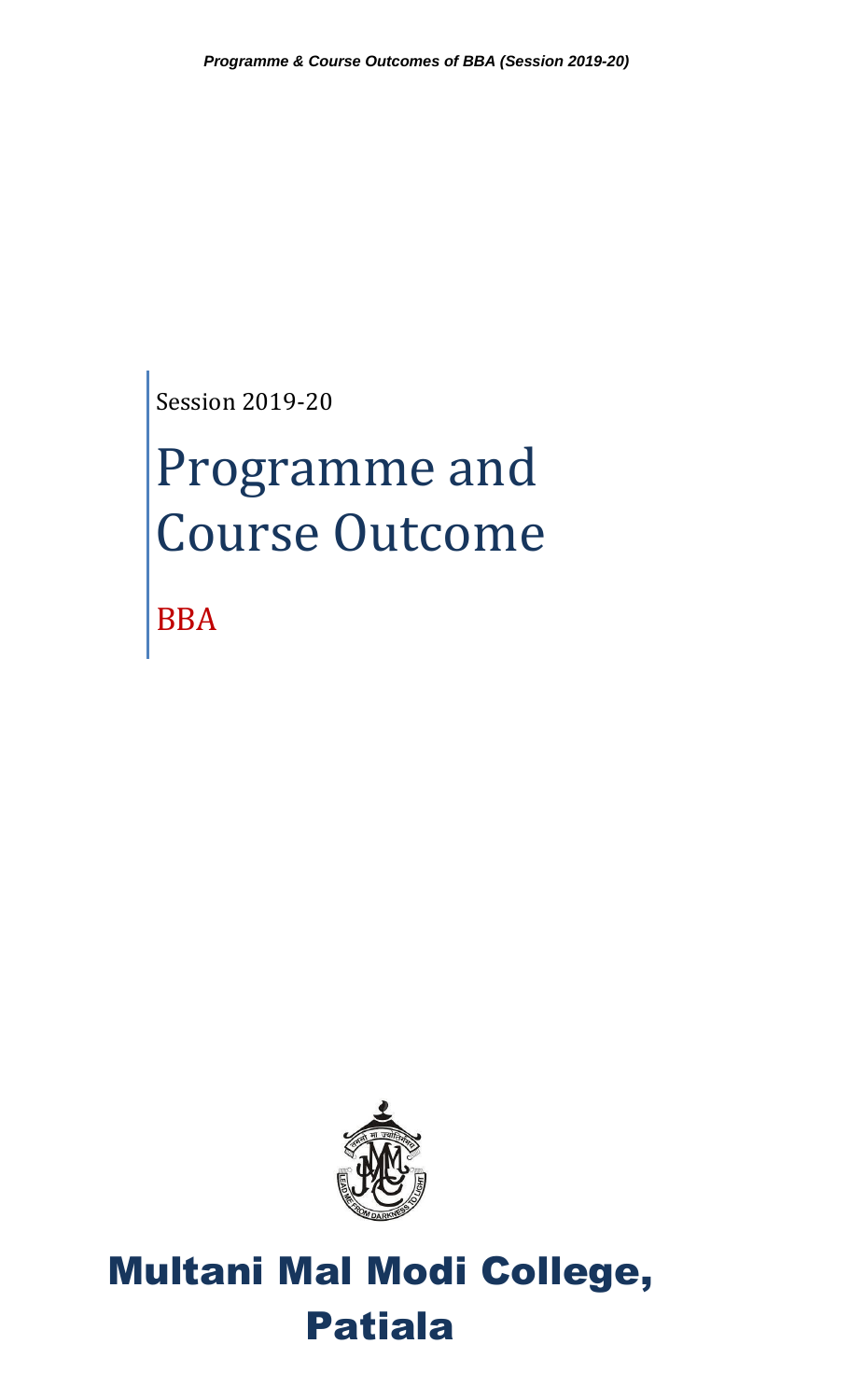# **Program Outcomes (POs)**

# **PROGRAM EDUCATIONAL OBJECTIVES**

PEO-1: Graduates in Business Management will have expertise in the area of leadership, interpersonal skills, entrepreneurship, Finance and marketing.

PEO-2: Graduate in Business Management will be able to compete the global business world in more professional way.

PEO-3: Graduate in Business Management will have significant prospects in academics, business economic and research, consultancy, stock markets and portfolio management, banking and insurance pursuits at national and international level.

PEO-3: Graduate in Business Management will be a responsible citizen and lead the business with moral and ethical value.

#### **PROGRAMME OUTCOMES:**

At the end of the BBA Programme, Graduates will be able to

PO-1: Acquire knowledge and skills in the field of management, accounting, marketing and human relations.

PO-2: Apply the entrepreneurial and managerial skills for effective business management.

PO-3: Acquire employability skills through the practical knowledge through two industrial training and industrial projects during the course.

PO-4: To comprehend applicability of management principles to situation in global business world.

PO-5: Develop legal and ethical value for the continuous development of business venture.

#### **PROGRAMME SPECIFIC OUTCOMES**

PSO -1: Remember the concept of management principles, accounting and marketing operations.

PSO- 2: Understand the leadership skills through internship training.

PSO- 3: Apply the managerial knowledge in the business for effective decision making.

PSO- 4: Demonstrate critical thinking skills in understanding managerial issues and problems related to the global economy and international business.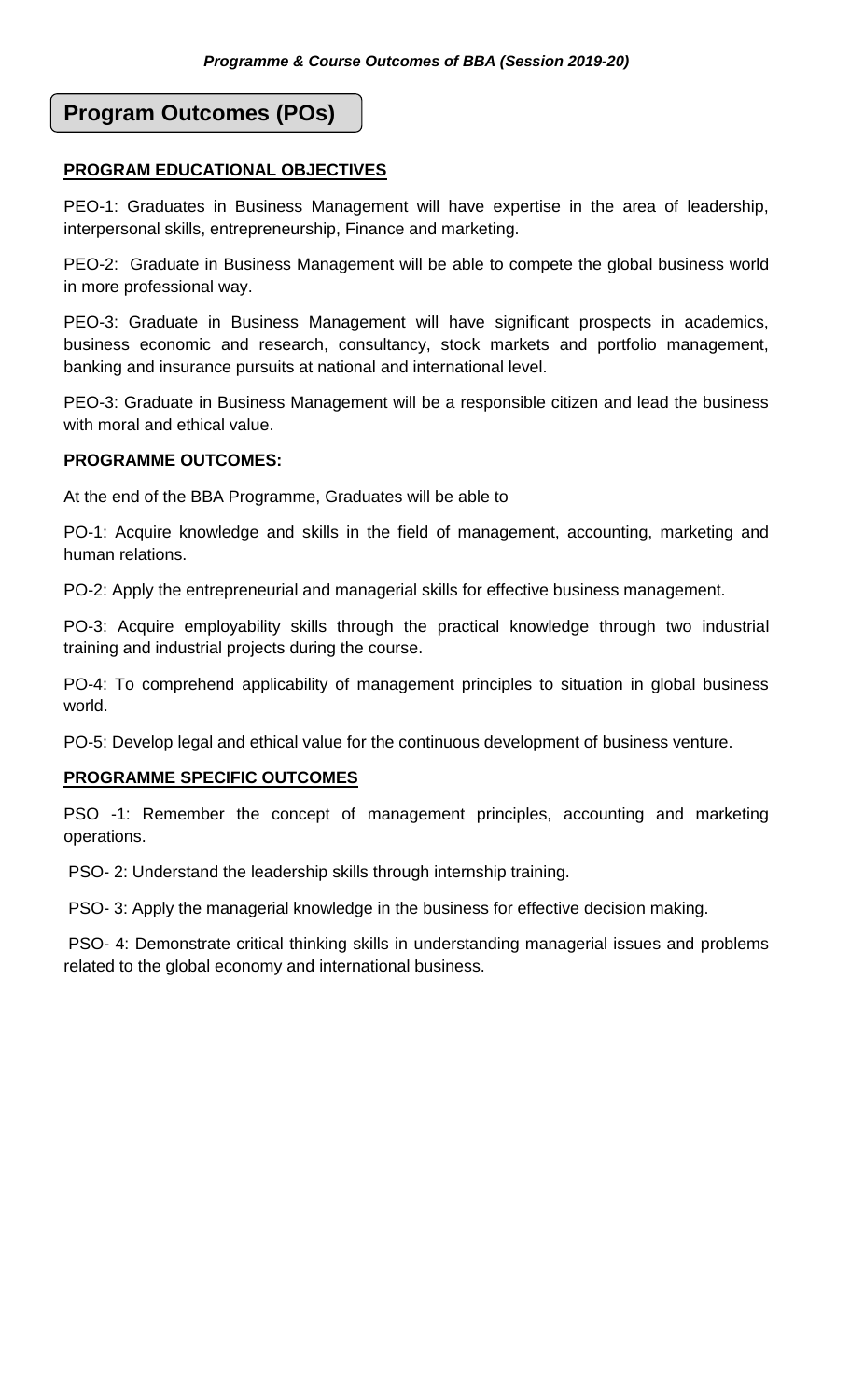**Course Outcomes (COs)**

# **BBA FIRST YEAR**

| <b>BBA FIRST SEMESTER</b> |                                                          |  |
|---------------------------|----------------------------------------------------------|--|
| <b>BBA-101</b>            | Communication Skills in Punjabi/ Elementary Punjabi      |  |
| <b>BBA-102</b>            | <b>Business Economics-I</b>                              |  |
| <b>BBA-103</b>            | <b>Business Mathematics</b>                              |  |
| <b>BBA-104</b>            | <b>Business Organization and Management Principles-I</b> |  |
| <b>BBA-105</b>            | Workshop on Computer Applications                        |  |
| <b>BBA-106</b>            | Seminar                                                  |  |

| <b>BBA SECOND SEMESTER</b> |                                                           |  |  |  |
|----------------------------|-----------------------------------------------------------|--|--|--|
|                            |                                                           |  |  |  |
| <b>BBA-201</b>             | Communication Skills in Punjabi/ Elementary Punjabi       |  |  |  |
| <b>BBA-202</b>             | <b>Communication Skills in English</b>                    |  |  |  |
| <b>BBA-203</b>             | <b>Business Economics-II</b>                              |  |  |  |
| <b>BBA-204</b>             | <b>Business Statistics</b>                                |  |  |  |
| <b>BBA-205</b>             | <b>Business Organization and Management Principles-II</b> |  |  |  |
| <b>BBA-206</b>             | Workshop on Internet & E-Commerce                         |  |  |  |
| <b>BBA-207</b>             | Seminar                                                   |  |  |  |
| <b>BBA-208</b>             | Viva-Voce                                                 |  |  |  |

# **Class: BBA-I, Semester- I**

# **1. BBA-101 Communication Skills in Punjabi**

# **After completing this course, the students will be able to***:*

- CO.1. ਭਾਸ਼ਾਈ ਸੰਰਚਨਾ ਦੇ ਨੇਮਾਂ ਨੂੰ ਸਮਝ ਕੇ ਉਸਦੀ ਵਰਤੋਂ ਰੋਜ਼ਾਨਾ ਜ਼ਿੰਦਗੀ ਵਿੱਚ ਕਰਨਾ
- CO.2. ਭਾਸ਼ਾ ਦੇ ਜਰੀਏ ਮਨੁੱਖੀ ਭਾਵਾਂ ਨੂੰ ਸਮਝ ਕੇ ਸਮਾਜ ਦਾ ਵਿਸ਼ਲੇਸ਼ਣ ਕਰਨ ਦੇ ਯੋਗ ਹੋਣਾ
- CO.3. ਗੁਰਮੁਖੀ ਲਿਪੀ ਦੇ ਭਾਸ਼ਾਈ ਵਿਕਾਸ ਦੇ ਵਿਭਿੰਨ ਪੜਾਵਾਂ ਨੂੰ ਸਮਝਣ ਦੀ ਚੇਤਨਾ
- CO.4. ਮਨੁੱਖੀ ਹੋਂਦ ਦੇ ਸੰਕਟਾਂ ਦੀ ਨਿਸ਼ਾਨਦੇਹੀ ਅਤੇ ਉਹਨਾਂ ਦਾ ਯੋਗ ਹੱਲ ਲੱਭਣਾ
- CO.5. ਸਾਹਿਤਕ ਰਚਨਾਵਾਂ ਦੇ ਮਾਧਿਅਮ ਨਾਲ ਵਿਦਿਆਰਥੀਆਂ ਅੰਦਰ ਸਾਹਿਤਕ ਰੁਚੀਆਂ ਦਾ ਵਿਕਾਸ ਹੋਵੇਗਾ

# 2. **BBA-102 Business Economics-I**

# **After completing this course, the students will be able to***:*

CO.1. Explain the basic concepts of microeconomics and issues in business economics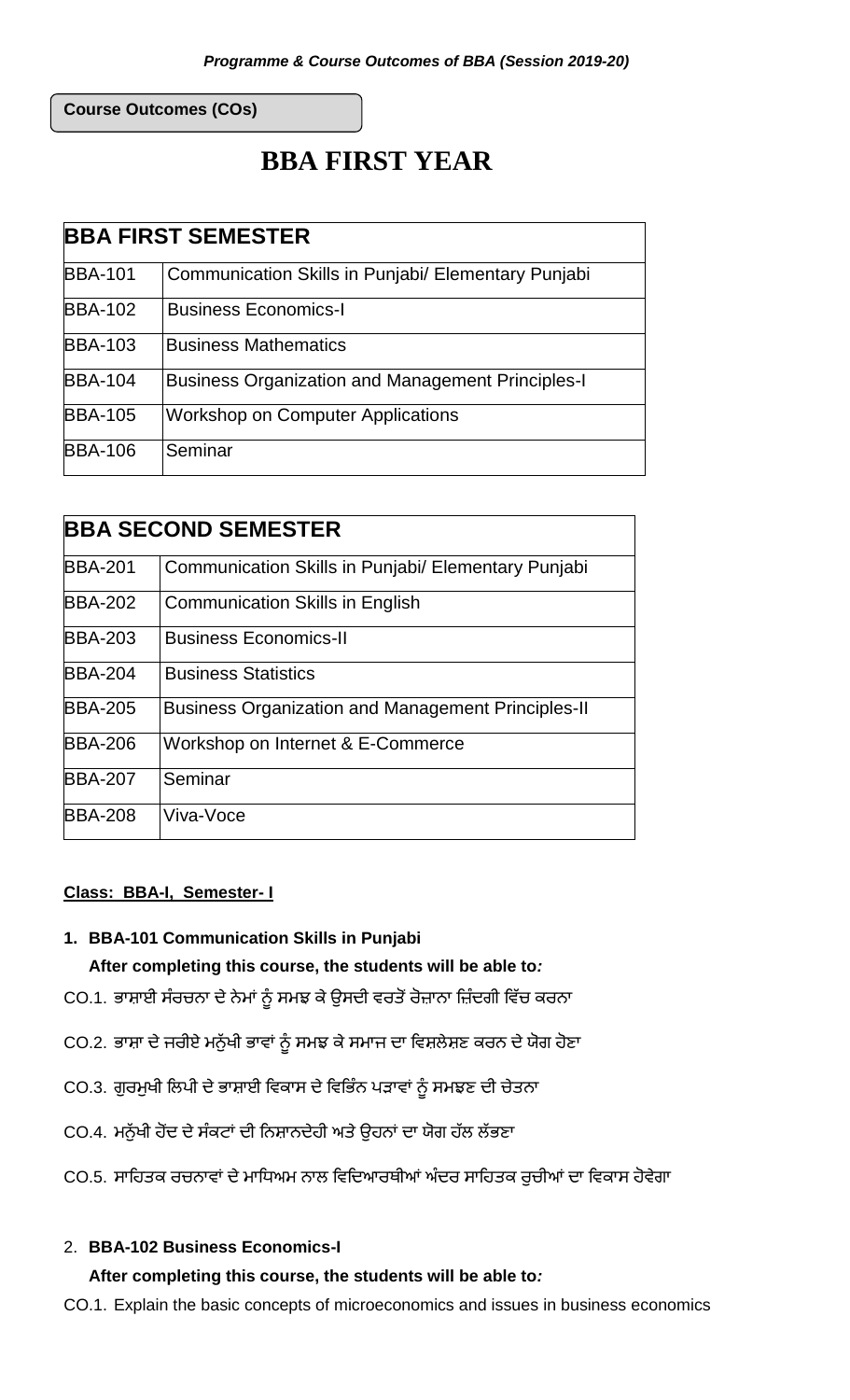- CO.2. Discussing the consumer equilibrium, utility analysis indifference curve and the demand and supply analysis.
- CO.3. Examine the production and cost structure under different stages of production.
- CO.4. Indentify how and why equilibrium prices might change and their impact on resource allocation;
- CO.5. Recommending the pricing and output decisions under various market structure.

# **3. BBA-103 Business Mathematics**

# **After completing this course, the students will be able to***:*

- CO.1.State the mathematical skills which are required in business.
- CO.2.Discuss various mathematical applications in Finance and Marketing etc.
- CO.3.Solve problems of Resource allocation by applying tools of Linear Programming, Transportation and Assignment problems.
- CO.4.Examine various business solutions by applications of Game theory problems.
- CO.5.Students will be able to judge the reasonableness of obtained solutions.

# **4. BBA-104 Business Organization and Management Principles-I**

- CO.1. Describing the Nature and Scope of Business, Forms of Business Organizations and Formation of a Company .
- CO.2. Comparing Sole Trading Concerns, Partnership, Joint Stock Company, Co-operative Societies, Government and Business, Public Enterprise, Small Business.
- CO.3. Examine the Functions of Management, Business Ethics, and Social Responsibility of Business.
- CO.4. Interpret the interactions between the environment, technology, human resources, and organizations in order to achieve high performance.
- CO.5. Examine the effectiveness of applications of management concepts.
- CO.6. Appraise different types, roles and styles of managers across organizations.
- **5. BBA-105: Workshop** o**n Computer Applications in Business After completing this course, the students will be able to***:*
- CO.1. Describing the Definition, Features and Classification of computers, Concept of OS, Introduction to Windows.
- CO.2. Explaining Difference between Hardware and Software. Types of Software System. Software and Application Software, Interpreter.
- CO.3. Assessing MS-Word, MS-Excel and MS-PowerPoint
- CO.4. Outline the steps for creating Creating, Saving, Opening, Importing, Exporting and Inserting Files. Formatting Pages, Paragraphs and Sections
- CO.5. Use the various command for Auto Content Wizard. Creating Design Template on Blank Presentation. Slides Sorter View. Inserting Slides from Other Presentation. Inserting Pictures & Graphics. Slide Show, Printing Slides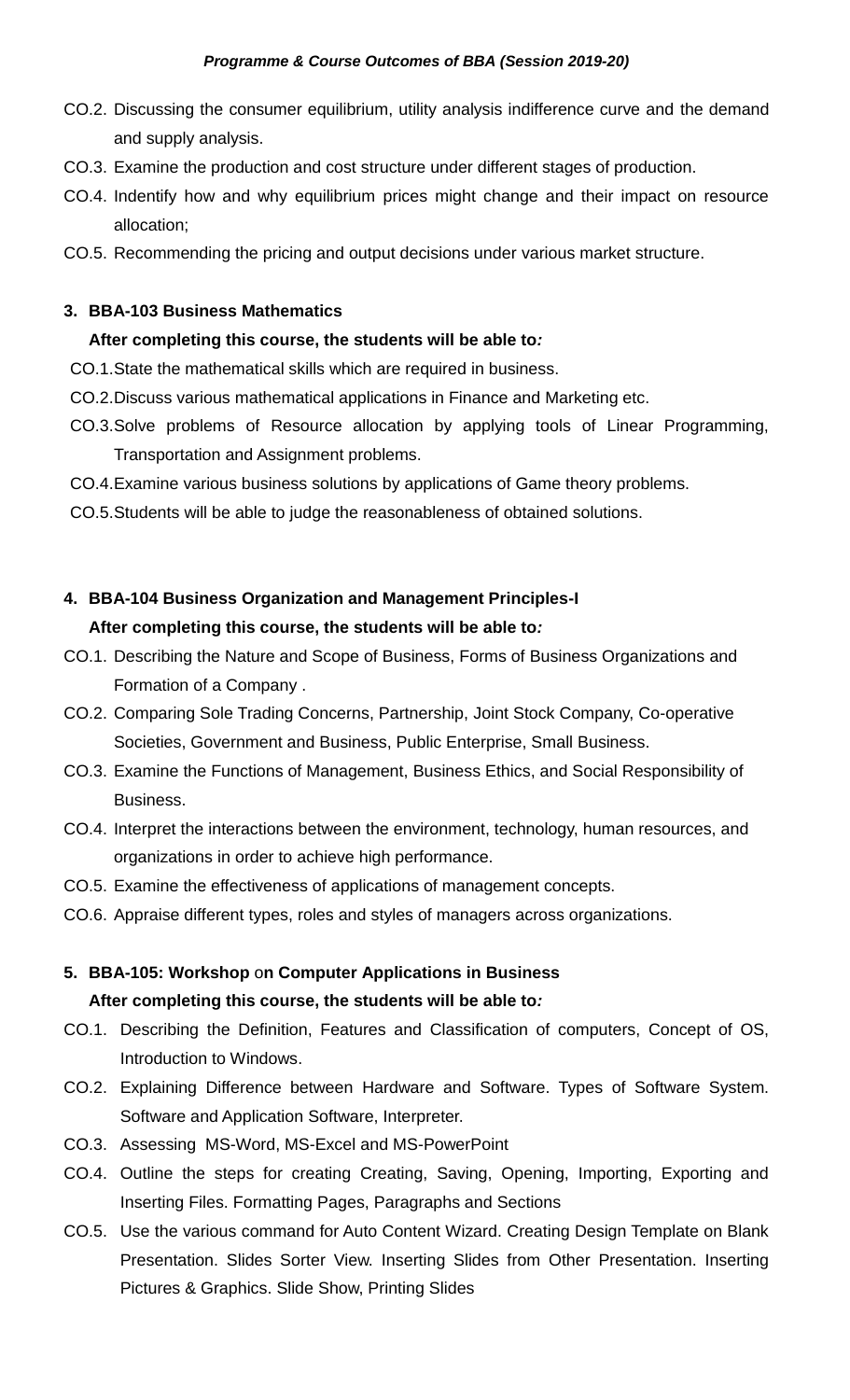#### 6. **BBA 106- Seminar**

## **After completing this course, the students will be able to***:*

- CO.1. List the important events of the year in area of General, Social, Economic and Business Awareness
- CO.2. Describe the business concepts and theories to real-world decision-making
- CO.3. Illustrate business skills in communication, technology, quantitative reasoning, and teamwork.
- CO.4. Compare and Contrast different business operations.

# **Class: BBA-I, Semester- II**

- **1. BBA-201 Communication Skills in Punjabi**
- CO.1. ਰੁਪਾਕਾਰ ਨਿਬੰਧ ਰਾਹੀਂ ਜ਼ਿੰਦਗੀ ਦੀਆਂ ਤਲਖ਼ ਹਕੀਕਤਾਂ ਸਮਝਣ ਦੇ ਯੋਗ ਹੋਣਾ
- CO.2. ਵਪਾਰਕ ਪੱਤਰ ਵਿਹਾਰ ਰਾਹੀਂ ਵਪਾਰਕ ਪੱਧਰ 'ਤੇ ਸਮਰੱਥ ਹੋਣਾ
- CO.3. ਭਾਸ਼ਾ ਦੇ ਵਿਭਿੰਨ ਰੁਪਾਂ ਨੂੰ ਸਮਝ ਕੇ ਸਮਾਜ ਵਿੱਚ ਪ੍ਰਭਾਵਸ਼ਾਲੀ ਰੁਪ ਵਿੱਚ ਵਿਚਰਨ ਦੀ ਯੋਗਤਾ
- CO.4. ਭਾਸ਼ਾ ਦੀ ਸਮਰੱਥਾ ਪਛਾਣ ਕੇ ਅੰਦਰਲੀ ਯੋਗਤਾ ਦਾ ਸਹੀ ਪਯੋਗ ਕਰਨਾ
- CO.5. ਸਾਹਿਤਕ ਰਚਨਾਵਾਂ ਦੇ ਮਾਧਿਅਮ ਨਾਲ ਵਿਦਿਆਰਥੀਆਂ ਅੰਦਰ ਸਾਹਿਤਕ ਰੁਚੀਆਂ ਦਾ ਵਿਕਾਸ ਹੋਵੇਗਾ

# **2. BBA-202 Communication Skills in English**

- CO.1. Describing the Imaginative Use of Parts of Speech. How to Plan Paragraph Writing. How to Change Direct into Indirect Speech and Vice Versa.
- CO.2. Explaining Sentence Connectors and Cohesion. Substitution and Ellipsis. Sentence variation and Rewriting of Sentences.
- CO.3. Uses of Imaginative Features. Idioms and Phrases. Letter writing Précis and Comprehension, Paraphrasing and Expansion
- CO.4. Identifying the Fundamentals of Broadcasting. Radio as a Communication of Broadcasting. Radio as a Communication of Broadcasting TV Network in India and Education TV- Current Affairs and General Knowledge.

# **3. BBA-203 Business Economics-II**

- CO.1. Listing elements and characteristics define the business economics, distinguishing two basic types: macro and micro.
- CO.2. Outline the process of calculating national income, identify its components, analyse the various income identities with government and international trade.
- CO.3. Discussing Say's law of market, classical theory of employment and Keynes objection to the classical theory; demonstrate the principle of effective demand and income determination
- CO.4. Comparing the National Income of various countries.
- CO.5. Recommend the relationship between investment and savings, demonstrate investment multiplier, and understand the meaning of MEC and MEI.
- **4. BBA-204 Business Statistics**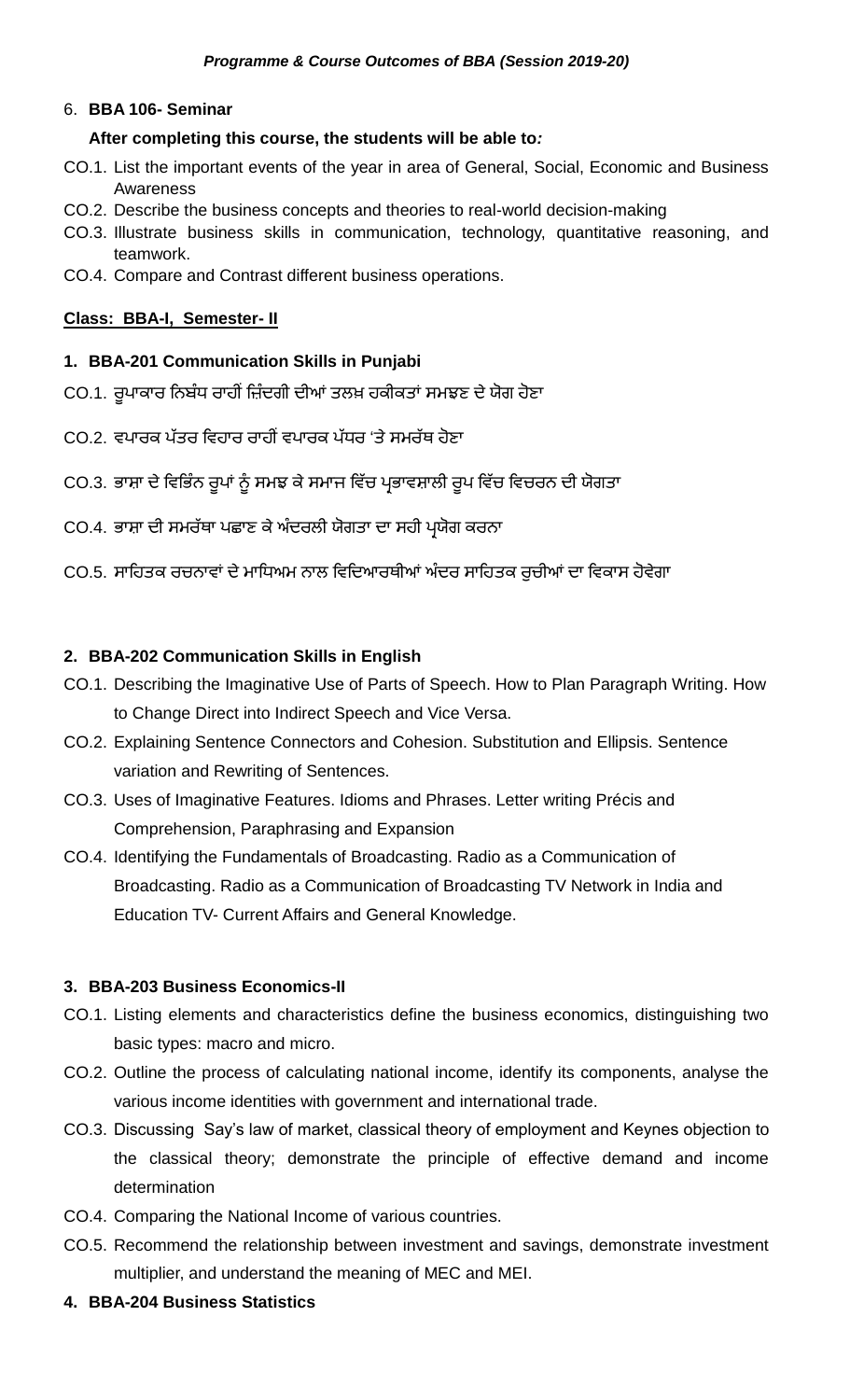- CO.1.State the basic concepts of Statistics such as collection of data, presentation of data.
- CO.2.Classify the various types of data based on its nature.
- CO.3.Calculate Measures of Central Tendency, Dispersion, Correlation and Regression analysis.
- CO.4.Analyze time series and its trend including seasonal indices.
- CO.5.Judge the level of price changes using Index Numbers.
- CO.6.Plan and forecast the demand and sales of companies or industries using tools like Regression, Interpolation and Extrapolation.

#### **5. BBA-205 Business Organization and Management Principles-II**

CO.1.Define the role of individual employee in the organization.

- CO.2.Understand fundamental concepts and principles of management, including the basic roles, skills, and functions of management.
- CO.3.Use the interactions between the environment, technology, human resources, and organizations in order to achieve high performance.
- CO.4.Correlate realistic and practical applications of management concepts.
- CO.5.Appraise the roles and styles of managers across organizations

# **6. BBA- 206: Workshops on Internet and E-Commerce**

# **After completing this course, the students will be able to***:*

- CO.1. Writing the Define Electronic Commerce, Brief History of Electronic Commerce, Forces Fuelling Electronic Commerce-Electronic Forces.
- CO.2. Predicting Marketing and Customer Interaction Forces. Technology and Digital Convergence, Implications of Various Forces, Types of Electronic Commerce.
- CO.3. Examine the Inter-Organizational Electronic Commerce, Intra-organizational Electronic Commerce, Consumer to Business Electronic Commerce, Intermediaries and Electronic Commerce.
- CO.4. Illustrate the Firewalls and Network Security Types of Firewalls, Firewall Security Policies, emerging Firewall Management Issues.
- CO.5. Assessing Electronic Payment Technology, Online Shopping, Limitations of Traditional Payment Instruments, Electronic or Digital Cash- Properties of Electronic Cash, Digital Cash in Action,
- CO.6. Recommending the Emerging Financial Instruments-Debit Cards at Point of Sale. (POS), Debit Cards and Electronic Transfer Benefit , Smart Cards, Consumer's Legal and Business Issues.

#### **7. BBA-207 Seminar**

- CO.1. Demonstrate confidence in their activities
- CO.2. Develop effective communication skills
- CO.3. Demonstrate strong abilities of working in teams
- CO.4. Identify strategies to adapt to different situations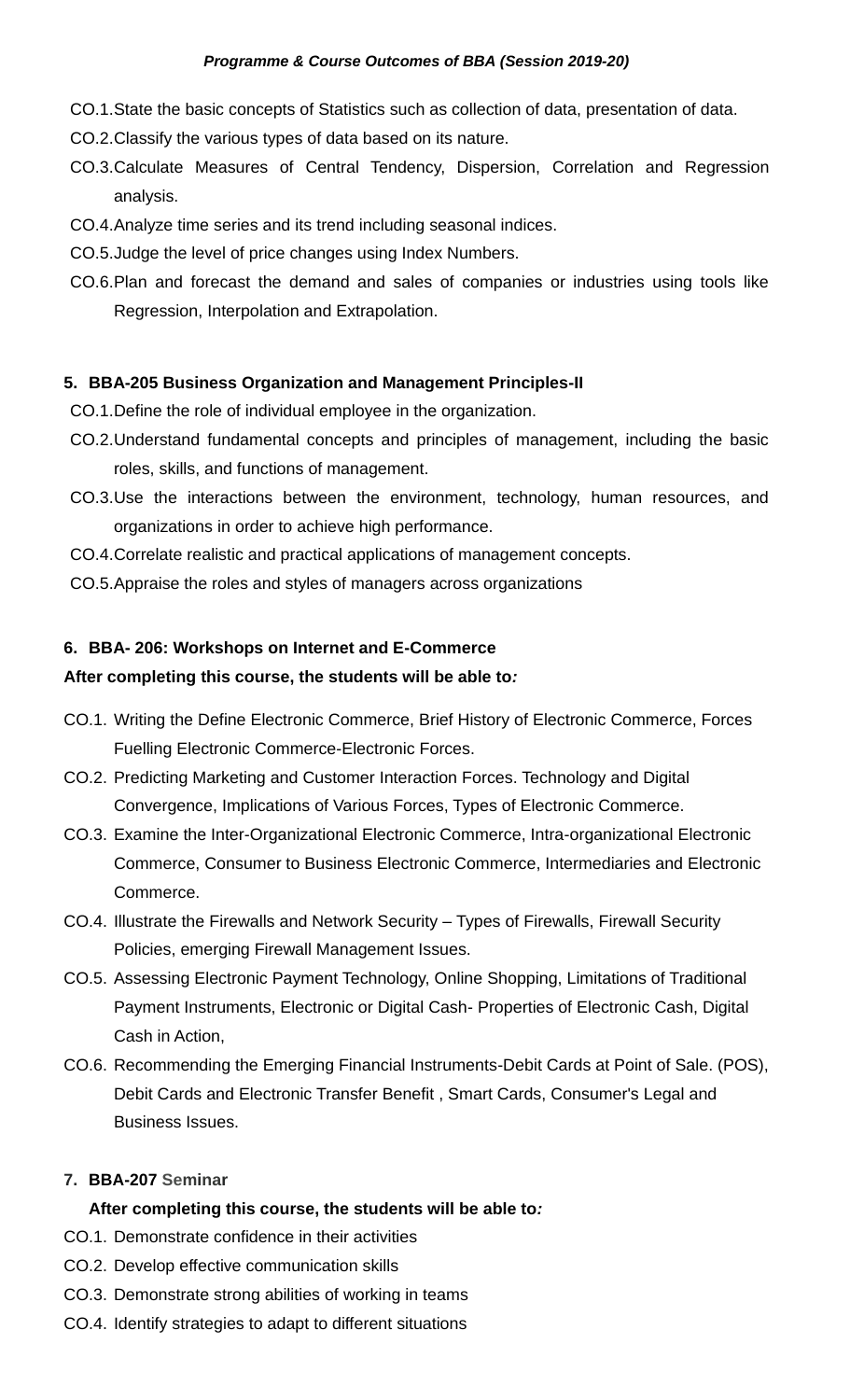**CO.5.** Design and deliver effective presentations

# **BBA SECOND YEAR**

# **BBA 3rd SEMESTER**

| <b>BBA-303</b> | PRINCIPLE OF MARKETING MANAGEMENT      |
|----------------|----------------------------------------|
| <b>BBA-304</b> | <b>BUSINESS LAWS</b>                   |
| <b>BBA-305</b> | WORKSHOP ON CONTEMPORARY BUSINESS      |
|                | <b>ISSUES</b>                          |
| <b>BBA-306</b> | <b>SEMINAR ON KNOWLEDGE MANAGEMENT</b> |
| <b>BBA-307</b> | <b>COMMUNICATION SKILLS IN</b>         |
|                | PUNJABI/ELEMENTARY PUNJABI             |

# **BBA 4th SEMESTER**

| <b>BBA-401</b> | <b>FINANCIAL MANAGEMENT</b>             |
|----------------|-----------------------------------------|
| <b>BBA-402</b> | WORKSHOP ON CREATIVITY &                |
| <b>BBA-403</b> | SEMINAR ON ENTREPRENEURSHIP             |
| <b>BBA-404</b> | <b>VIVA-VOCE</b>                        |
|                | <b>MARKETING MANAGEMENT</b>             |
|                | ADVERTISEMENT & SALES                   |
| <b>BBA-406</b> | <b>MANAGEMENT</b>                       |
|                | <b>FINANCE</b>                          |
| <b>BBA-412</b> | FINANCIAL INSTRUMENTS                   |
| <b>BBA-423</b> | <b>COMMUNICATION SKILLS IN PUNJABI/</b> |
|                | ELEMENTARY PUNJABI                      |
| <b>BBA-424</b> | ENVIRONMENTAL STUDIES AND ROAD          |
|                | <b>SAFETY</b>                           |
|                |                                         |

SUMMER INTERNSHIP : INDUSTRIAL TRAINING OF · 4 TO 6 WEEKS

# **Class: BBA-II, Semester- III**

# **1. BBA-301 Principles of Human Resource Management**

- CO.1. Describe the basic concepts, functions and processes of human resource management.
- CO.2. Explain the role, functions and functioning of human resource department of the organizations.
- CO.3. Solve various HR issues using necessary skill set studied in HRM.
- CO.4. To Identify and formulate various HRM processes such as Recruitment, Selection, Training, Development, Performance appraisals and Compensation Plans.
- CO.5. To recommend the knowledge of HR concepts to take correct business decisions.
- CO.6. Construct various policies for effective use of human in the organisation.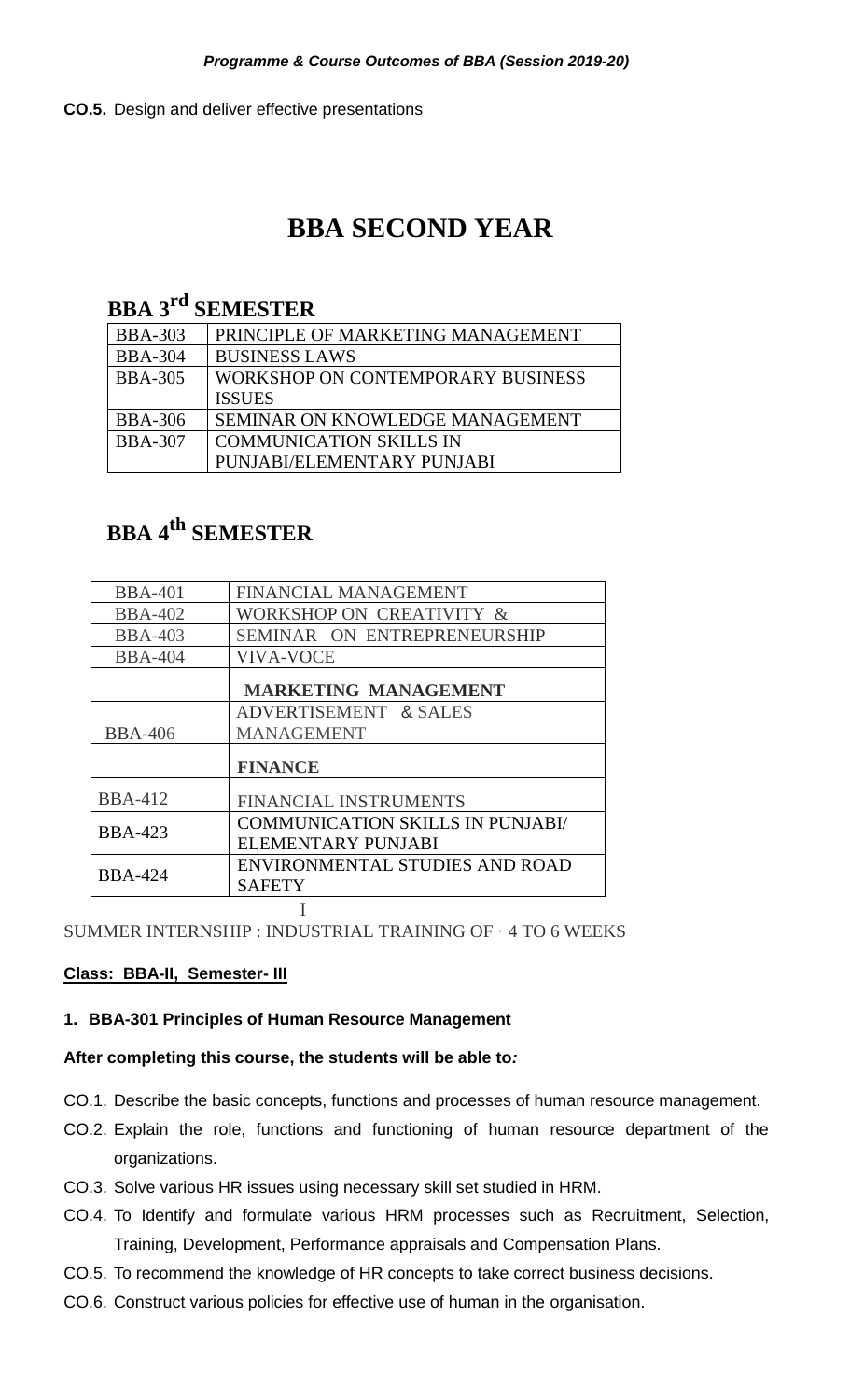# **2. BBA-302 Business Accounting**

# **After completing this course, the students will be able to***:*

- CO.1. Listing conceptual knowledge of recording the business information in books of accounts.
- CO.2. Report the results of business using financial statements.
- CO.3. Interpret the results of business for business decision making.
- CO.4. Comparing results of business using Inter-firm and Intra-firm analysis..
- CO.5. Assess the result of various accounting policies on accounting profits.
- CO.6. Design accounting information system for a small business unit.

# **3. BBA-303 Principles of Marketing Management**

# **After completing this course, the students will be able to***:*

- CO.1. Listing the foundation terms, concepts and principles of marketing.
- CO.2. Classifying the marketing environment and learn how to cope with changing marketing forces.
- CO.3. Use the various essential tools and techniques for effective marketing practice.
- CO.4. Examine relationship between marketing and other management functions.
- CO.5. Illustrate various marketing decision related to product, price, place and promotions.
- CO.6. Recommending the various marketing strategies for Service Marketing, Rural marketing, Marketing Research, Advertisement and Sales Management etc.
- **4. BBA 304:- Business Laws**

#### **After completing this course, the students will be able to***:*

- CO.1. Describing the nature of Contract Act 1872, capacity of parties, performance, discharge and remedies for breach of contract.
- CO.2. Compare the types of contract, rights and obligation of the parties to the contract, types of negotiable instruments and three forms of grievance redressed machinery.
- CO.3. Identify the salient features of consumer protection Act 1986
- CO.4. Categorize the different types of cheque, holder and holder in due course.
- CO.5. Recommendation for Dishonour and discharge of negotiable instruments

#### **5. BBA-305 Workshop on Contemporary Business Issues**

# **After completing this course, the students will be able to***:*

- CO.1. Describing the domestic and international dimensions of the business environment
- CO.2. Listing the corporate social responsibility, performance, socialization and moral development.
- CO.3. Classification of values, congruence and conflicts related to values
- CO.4. Identifying the corporate ethics and ethical dimensions of public affairs
- CO.5. Assessing the crisis management, social performance of corporate.
- **6. BBA-306 Seminar on Knowledge Management**

#### **After completing this course, the students will be able to***:*

CO.1. Enhancing the knowledge related to economy, leveraging economy.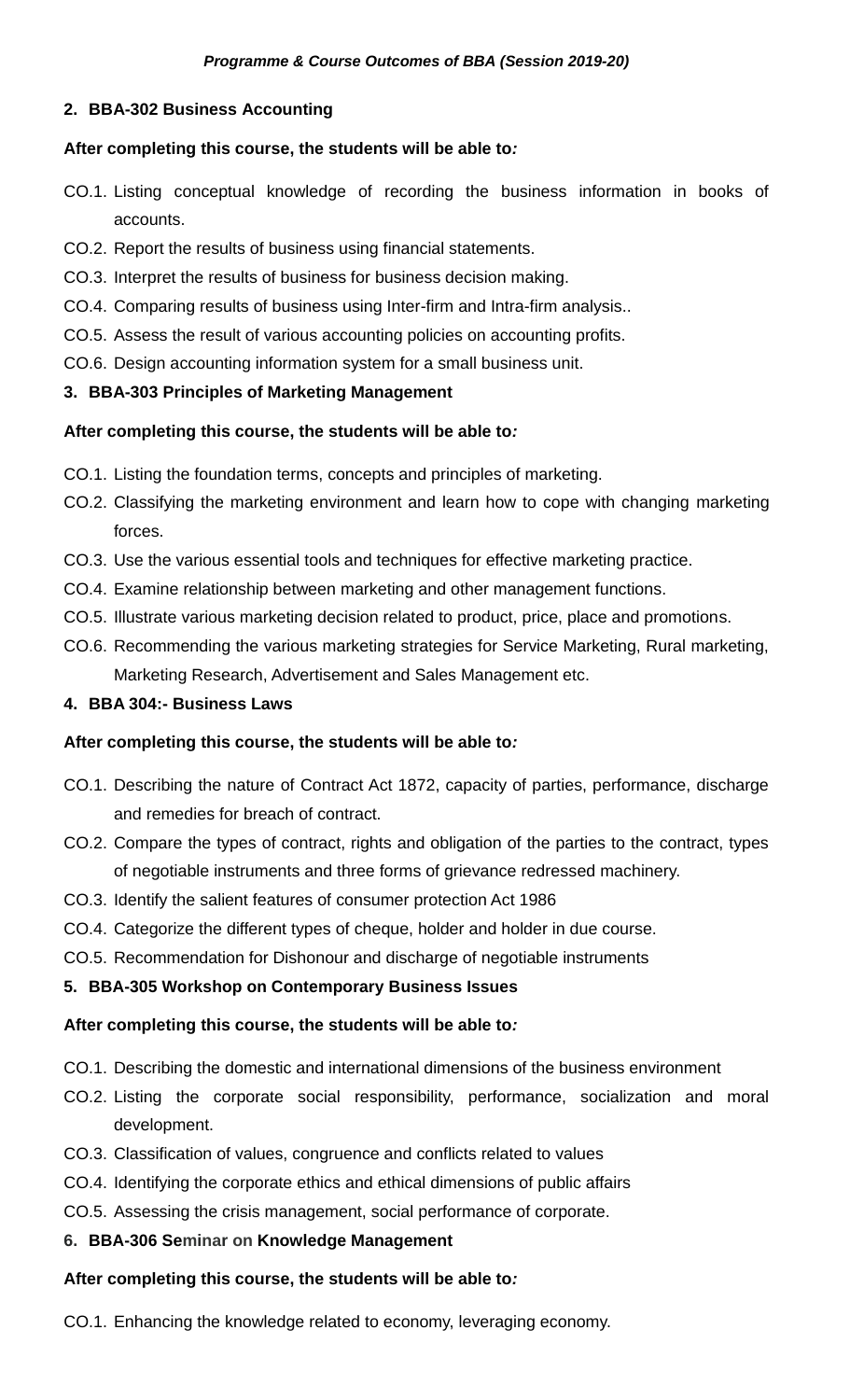- CO.2. Outline the transformation of a enterprise through knowledge management.
- CO.3. Illustrate of creating, sharing and momentum of knowledge,
- CO.4. Examine the organization culture for knowledge management, and challenges.

# 7. **BBA-307 COMMUNICATION SKILLS IN PUNJABI**

# **After completing this course, the students will be able to***:*

- CO.1. ਵਿਦਿਆਰਥੀਆਂ ਨੂੰ ਗੌਰਵਮਈ ਇਤਿਹਾਸ ਦਾ ਗਿਆਨ ਹੋਵੇਗਾ
- CO.2. ਸਾਹਿਤਕ ਰੂਪਾਕਾਰ ਨਾਵਲ ਰਾਹੀਂ ਜ਼ਿੰਦਗੀ ਦੀ ਵਿਸ਼ਾਲਤਾ ਨੂੰ ਸਮਝਣ ਦੀ ਯੋਗਤਾ ਦਾ ਵਿਕਾਸ
- CO.3. ਵਾਕ ਬਣਤਰ ਦੇ ਗਿਆਨ ਰਾਹੀਂ ਵਿਦਿਆਰਥੀ ਆਪਣੇ ਭਾਵਾਂ ਦਾ ਸੰਚਾਰ ਸੁਚੱਜੇ ਢੰਗ ਨਾਲ ਕਰ ਸਕਣਗੇ
- CO 4. ਵਪਾਰਕ ਅਦਾਰਿਆਂ ਵਿਚ ਦਫ਼ਤਰੀ ਕੰਮਕਾਜ ਵਿਚ ਵਰਤੀ ਜਾਂਦੀ ਰਾਜ ਭਾਸ਼ਾ ਪੰਜਾਬੀ ਦੀ ਤਕਨੀਕੀ ਜਾਣਕਾਰੀ ਰਾਹੀਂ ਰਜ਼ਗਾਰ ਸੰਭਾਵਨਾਵਾਂ ਵਿਚ ਵਾਧਾ
- CO.5. ਸਾਹਿਤਕ ਰੂਪਾਂ ਦੀ ਸਿਧਾਂਤਕ ਸਮਝ ਦੇ ਨਾਲ ਉਹ ਵੱਖ ਵੱਖ ਸਾਹਿਤ ਰੂਪਾਂ ਵਿਚ ਸਾਹਿਤ ਰਚਣ ਦੇ ਯੋਗ ਹੋਣਗੇ
- CO.6. ਸਾਹਿਤਕਾਰ ਦੇ ਜੀਵਨ ਸਫ਼ਰ ਦਾ ਗਿਆਨ ਵਿਦਿਆਰਥੀਆਂ ਨੂੰ ਰਚਨਾਕਾਰ ਦੇ ਸਾਹਿਤਕ ਦ੍ਰਿਸ਼ਟੀਕੋਣ ਨੂੰ ਸਮਝਣ ਵਿਚ ਸਹਾਈ ਹੋਵੇਗਾ

# **Class: BBA-II, Semester- IV**

# **1. BBA-401 Financial Management**

# **After completing this course, the students will be able to***:*

- CO.1. Listing the aim, scope and significance of finance function, sources of company finance.
- CO.2. Discussion of theories and valuation of capital structure, cost of capital and capital budgeting
- CO.3. Assessing the SEBI guidelines for raising company finance.
- CO.4. Recommend the working capital requirement, steps in responsibility accounting
- CO.5. Illustrating the planning of capital expenditure and its evaluation including risk and uncertainty.
	- **2. BBA-402 Workshop on Creativity & Innovation**

# **After completing this course, the students will be able to***:*

- CO.1. Discussing the creativity in management, theories of creativity, role of computers in creativity.
- CO.2. Illustrate the brainstorming, lateral thinking, synaptic idea generating methods
- CO.3. Assessing the need of market research, sources of ideas, and financial sources.
- CO.4. Examine the case-histories of renowned companies

# **3. BBA-403 Seminar on Entrepreneurship**

- CO.1. Describing the nature, characteristics, theories of entrepreneurship, role of government in setting of enterprises
- CO.2. Compare the class of entrepreneurship including women entrepreneurship, along with the socio economic environment and entrepreneurial behaviour.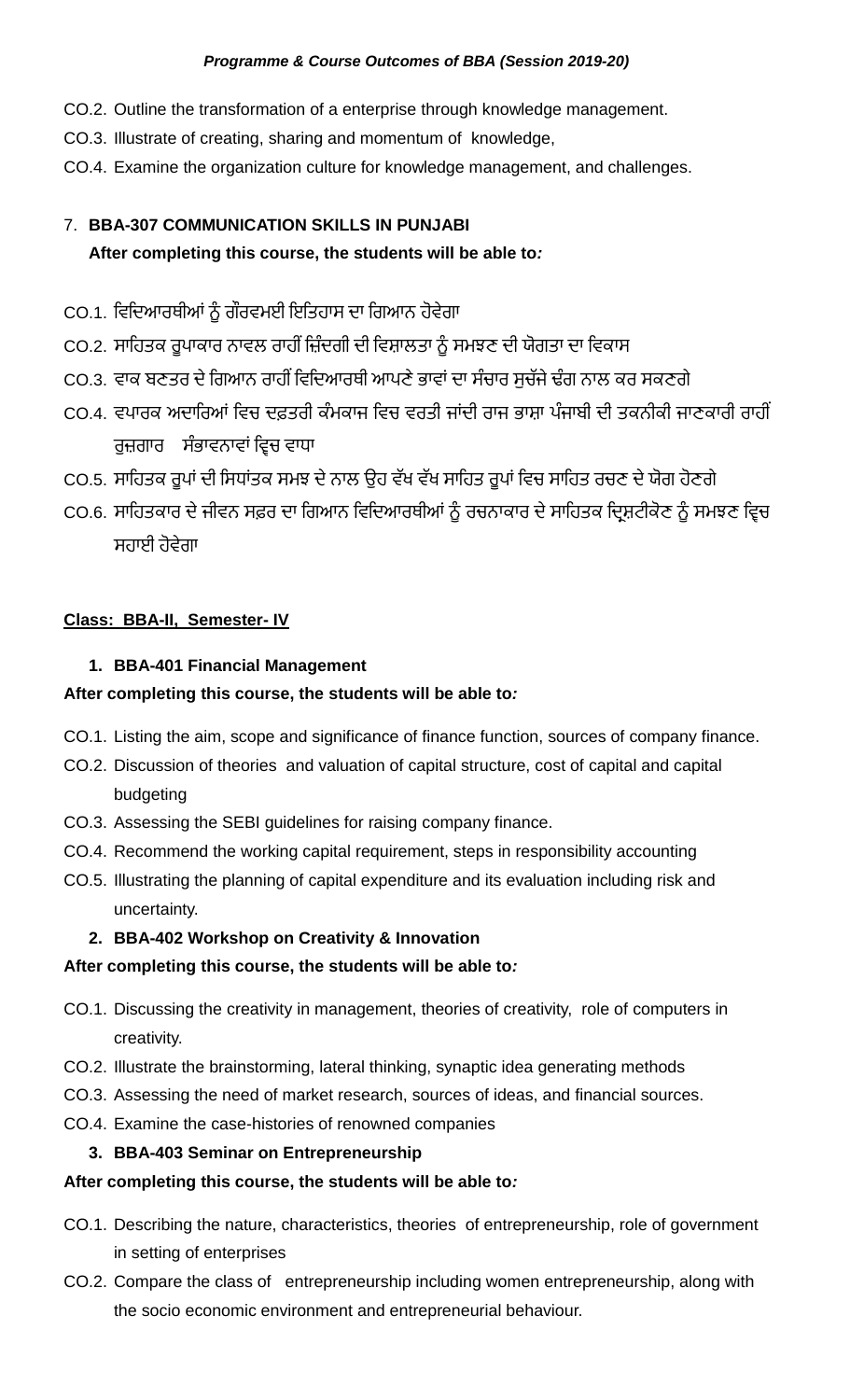- CO.3. Assess the contribution of commercial banks in promoting and servicing small business, government polices and formalities in setting up a unit.
- CO.4. Indentify the basic requirements regarding registration, excise, sales tax and factory Act and SSI exemptions.

# **4. BBA-406 Advertisement & Sales Management**

# **After completing this course, the students will be able to***:*

- CO.1. List the nature and scope of advertising research, campaign planning strategic, sales management
- CO.2. Outline the knowledge about consumer behaviour, recruitment and selection process , training and development of sales personnel
- CO.3. Compare media planning of print, T.V, Radio, Cable and satellites, direct mail marketing
- CO.4. Discussing the creation of copy-testing, advertising budget.
- CO.5. Illustrating Event management , advertising agencies and assessing the advertising effectiveness, performance of sales personnel
- CO.6. Planning a Carving territories, routing and scheduling, sales quotas
- CO.7. Examine the selling theories and process sales ethics and distribution.

# **5. BBA-407: Marketing Of Services**

# **After completing this course, the students will be able to***:*

- CO.1. Describe the concept of goods and services, services marketing concept, features.
- CO.2. List the need, significance of behavioural services aspiration.
- CO.3. Outline the marketing segmentation, marketing information system for various services.
- CO.4. Restate the meaning of service quality, its components and measurement
- CO.5. Investigate the Seven'P of service marketing and its management.
- CO.6. Assess the services marketing in Banking, hotel, tourism, transport, personal care, hospital, education and consultancy marketing

# **6. BBA-412: Financial Instruments & Services**

- CO.1. Describe the financial market environment in India along with the role of securities and exchange board of India
- CO.2. Outline the objectives and functioning of stock exchange
- CO.3. Compare the variable and fixed interest bearing securities including equity and preference shares, debentures, bonds ADR and GDR.
- CO.4. Examine the role of Merchant Banking, Venture capital, Leasing and hire purchase and mutual fund in financial market.
- CO.5. Compare and contrast the debit card and credit card, housing finance and foreign direct investment in India.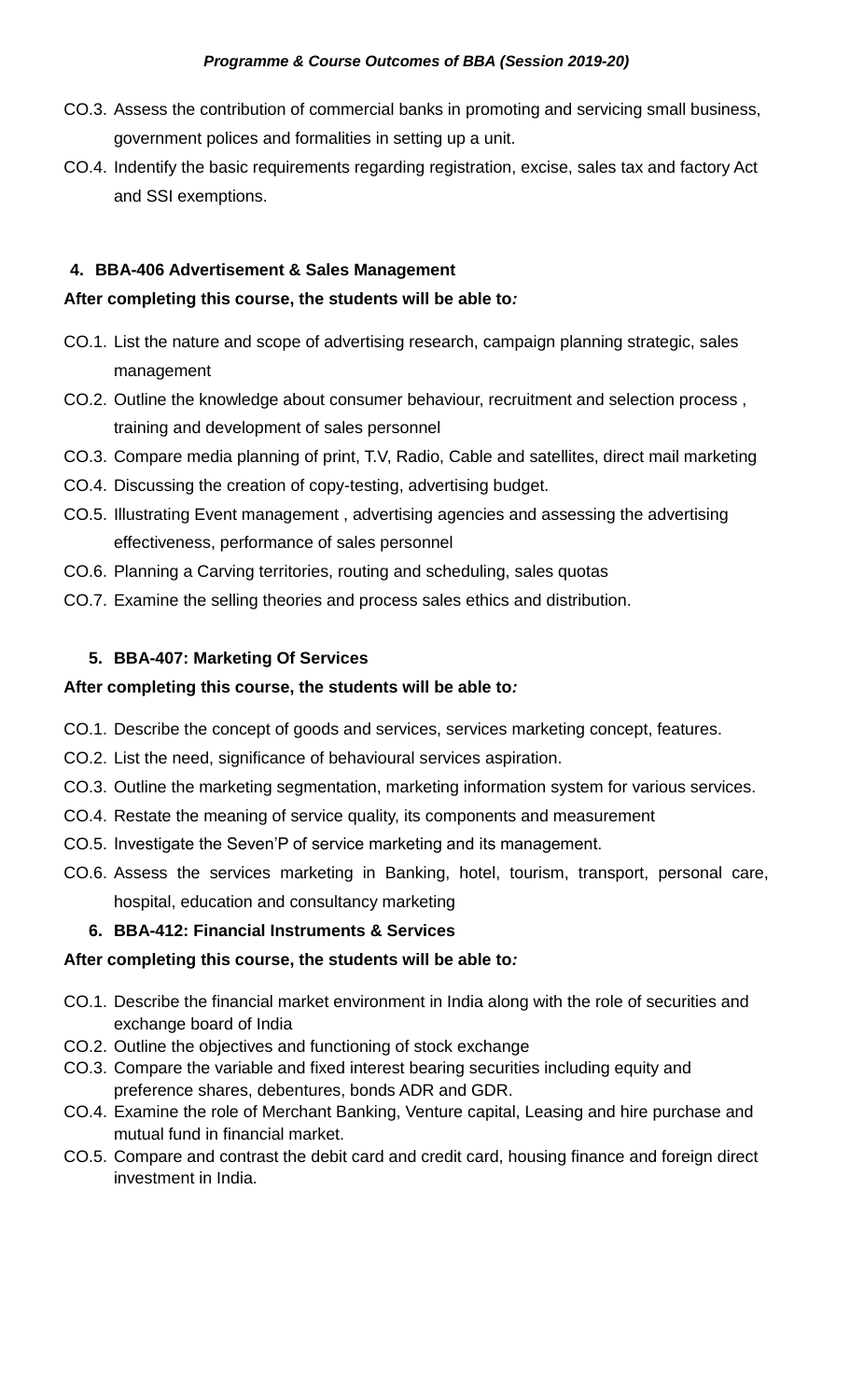# **BBA THIRD YEAR**

# **BBA 5TH SEMESTER**

| <b>BBA-500</b>  | <b>COMMUNICATION SKILLS IN PUNJABI</b>             |
|-----------------|----------------------------------------------------|
| <b>BBA-500A</b> | ELEMENTARY PUNJABI                                 |
| <b>BBA-501</b>  | <b>BUSINESS RESEARCH METHODS</b>                   |
| <b>BBA-502</b>  | WORKSHOP ON TIME AND WORKLOAD<br><b>MANAGEMENT</b> |
| <b>BBA-503</b>  | <b>SEMINAR ON SUMMER INERNSHIP</b>                 |

# **CHOOSE ANY THREE SUBJECTS FROM NOT MORE THAN TWO FUNCTIONAL AREAS**

**MARKETING MANAGEMENT**

BBA-505 RURAL MARKETING

# **FINANCE**

BBA-510 STOCK MARKET OPERATIONS BBA-512 INVESTMENT MANAGEMENT

# **BBA 6TH SEMESTER**

| <b>BBA-601</b> | <b>INDUSTRIAL TRAINING PROJECT</b> |
|----------------|------------------------------------|
| <b>BBA-602</b> | PROJECT REPORT                     |
| <b>BBA-603</b> | SEMINAR ON THE PROJECT REPORT      |
| <b>BBA-604</b> | VIVA-VOCE                          |

# **Class: BBA-III, Semester- V**

# **1. BBA-500: Communication Skills in Punjabi After completing this course, the students will be able to***:*

- CO.1. ਵਿਦਿਆਰਥੀਆਂ ਅੰਦਰ ਸਾਹਿਤ ਦੇ ਪ੍ਰਯੋਜਨ ਅਤੇ ਤੱਤਾਂ ਦੀ ਜਾਣਕਾਰੀ ਸਿਰਜਣਾਤਮਕ ਰੁਚੀਆਂ ਦਾ ਵਿਕਾਸ ਕਰੇਗੀ
- CO.2. ਸਾਹਿਤਕ ਰੂਪਾਕਾਰ ਨਾਵਲ ਰਾਹੀਂ ਜ਼ਿੰਦਗੀ ਦੀ ਵਿਸ਼ਾਲਤਾ ਅਤੇ ਮਨੁੱਖੀ ਅਸਤਿਤਵ ਦੇ ਸਮਕਾਲੀ ਅਤੇ ਚਿਰਕਾਲੀ ਸੰਕਟਾਂ ਨੂੰ ਸਮਝਣ ਦੀ ਯੋਗਤਾ ਦਾ ਵਿਕਾਸ
- CO.3. ਨਾਵਲ ਰੂਪਾਕਾਰ ਰਾਹੀੰ ਜੀਵਨ ਸਰੋਕਾਰਾਂ ਦੀ ਪੇਸ਼ਕਾਰੀ ਵਿਦਿਆਰਥੀਆਂ ਅੰਦਰ ਮਾਨਵੀ ਸੰਵੇਦਨਾ ਨੂੰ ਜਗਾਏਗੀ
- CO.4. ਪੰਜਾਬੀ ਭਾਸ਼ਾ ਦੇ ਸਿਧਾਂਤਕ ਸੰਕਲਪਾਂ ਦੀ ਜਾਣਕਾਰੀ ਵਾਹਰਕ ਭਾਸ਼ਾ ਦੇ ਸੰਗਠਨ ਨੂੰ ਸਮਝਣ ਵਿਚ ਸਹਾਈ ਹੋਵੇਗਾ
- CO.5. ਵਿਭਿੰਨ ਸਮਾਜਿਕ ਸਭਿਆਚਰਕ ਤੇ ਵਾਤਾਵਰਨਕ ਵਿਸ਼ਿਆਂ ਦਾ ਗਿਆਨ ਮੁਕਾਬਲੇ ਦੀਆਂ ਪ੍ਰੀਖਿਆਵਾਂ ਵਿਚ ਸਹਾਇਕ

**2. BBA-501: Business Research Methods**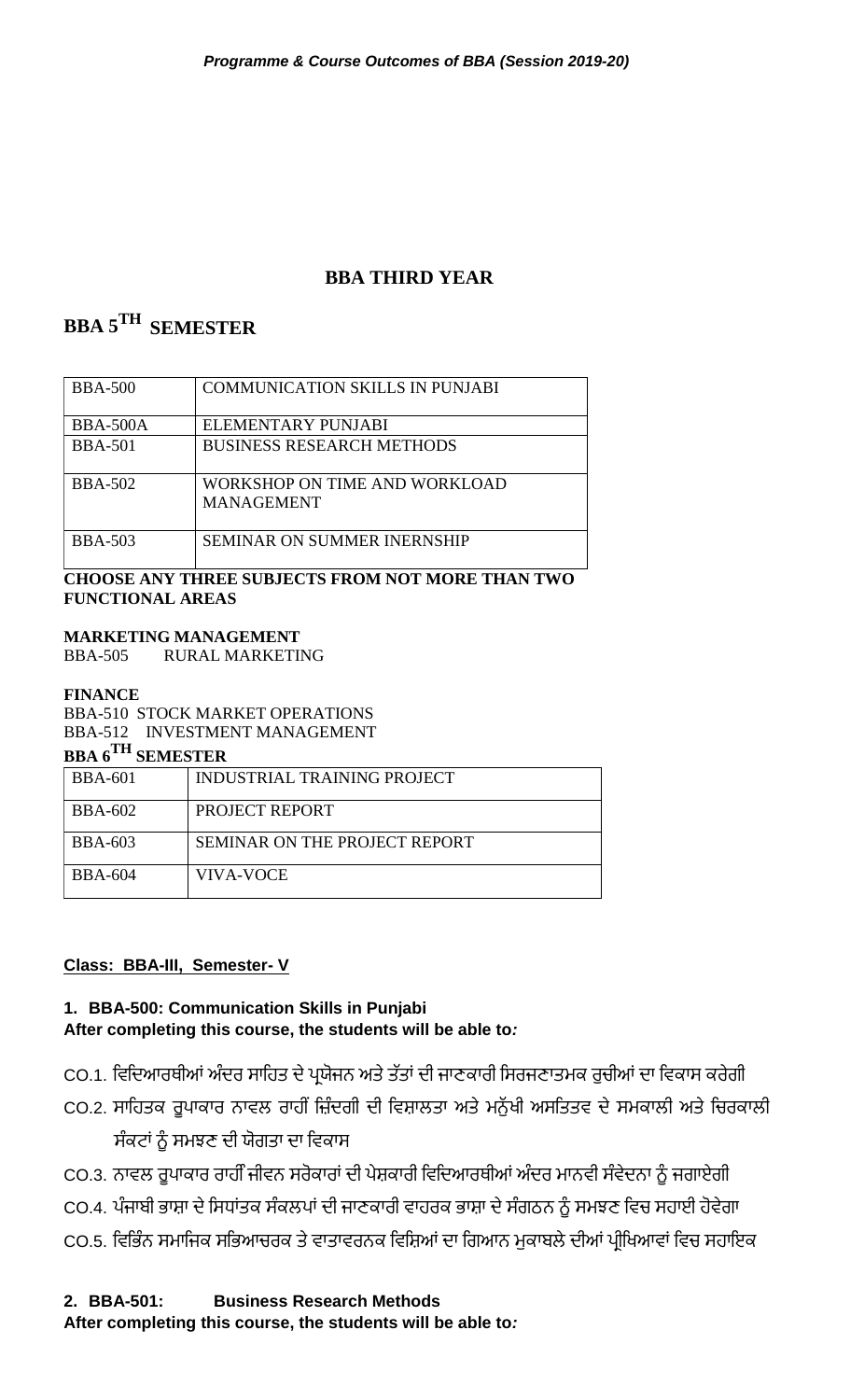- CO.1. Describe the Meaning, Objectives and Process of Research, Research Methods in Social Sciences, Exploratory, Descriptive and Experimental Research.
- CO.2. Outline the Applications and Limitations of Research Methods and Sampling Design
- CO.3. Explain Techniques for Data Collection; Primary and Secondary Sources, Primary Sources-Consumers and Trade Survey, Including Consumer Panels and Retail Auditing.
- CO.4. Recommend the Qualitative Techniques of Data-Collection and application including questionnaire Designing and protesting.
- CO.5. Assess difficulties in Measurement and Concepts of Validity and Reliability; Attitude Measurement General Methods; Scaling Techniques: Thurston, Likert, and Semantic **Differentials**
- CO.6. Construct Report Writing and Presentation

# **3. Bba-502: Workshop on Time and Workload Management After completing this course, the students will be able to***:*

- CO.1. Relates with the Psychology of Time; Time as Finite Capital;
- CO.2. Discuss the Developing the Right Attitude of Mind; Your Current Use of Mind; You and Your Tasks; You and Yourself
- CO.3. Identifying Self Objectives and Their Methodologies for Completion; Your and Others. Task Management
- CO.4. Recommend Workload Management Systems; Managing Interruptions; Delegation; Managing Meetings; Working with a Secretary; Managing Stress; and Balancing Work and Home.

# **4. Bba-503: Seminar on Summer Internship After completing this course, the students will be able to:**

- CO.1. Demonstrate confidence in their activities
- CO.2. Develop effective communication skills
- CO.3. Demonstrate strong abilities of working in teams
- CO.4. Identify strategies to adapt to different situations
- **CO.5.** Design and deliver effective presentations

# **5. Bba-505: Rural Marketing**

# **After completing this course, the students will be able to***:*

- CO.1. List the Nature and Scope of Rural Marketing with Special Reference to India
- CO.2. Compare Buying Behaviour in Rural Markets,
- CO.3. Classify Rural Marketing Information system
- CO.4. Categorize the Rural Markets, Communication and Large Format Retail Stores.
- CO.5. Prioritize the Study of Rural Markets Strategy in relation to Product, Pricing, Promotion and Distribution Strategy.
- CO.6. Design the information technology for Rural Markets and Rural Market Research.

#### **6. Bba-510: Stock Market Operations**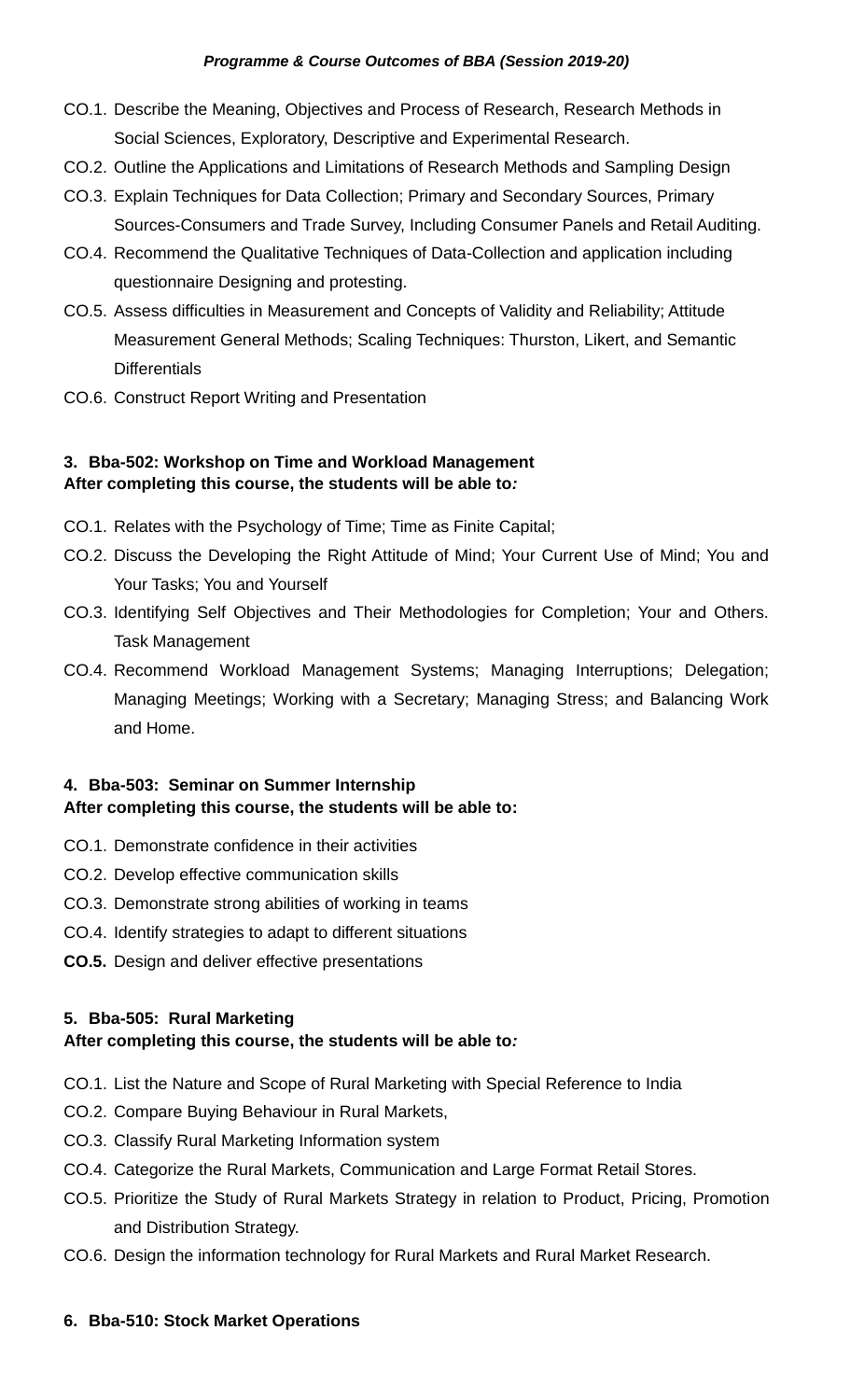# **After completing this course, the students will be able to***:*

- CO.1. Describe Introduction, Evolution and Growth of Stock Markets in India. Functions of Stock Exchange, Intermediaries in the Secondary Market, Secondary Market Mechanism. an Overview of Major Stock Exchanges in India – N.s.E., B.S.E. and O.T.C.E.I.
- CO.2. Outline the Concept, Types, Brief Overview of BSE SENSEX and S&P CNX Nifty.
- CO.3. Classify Legal Framework for Stock Exchanges by explaining The Sceurities Exchange Board of India Act 1992, Stock Brokers and Sub Brokers Rules and Regulations, 1992, and NSCCL Rules, Regulations and Byelaws
- CO.4. Investigate the Trading, Clearing and Settlement Mechanism at N.S.E, Dematerialisation and Electronic Transfer of Securities, Investor Protection Fund
- CO.5. Inspect Depository Operations through Stock Futures and Index Futures) and Options (Stock Options and Index Options).

# **7. Bba-512: Investment Management**

# **After completing this course, the students will be able to***:*

- CO.1. Describes the Investment Objectives by naming Different Investment Avenues for Individuals and finding a Relationship between Risk and Return.
- CO.2. Explains Time Value of Money- Present Value, Future Value, and Annuities.
- CO.3. Examine Different Types of Bonds their Features, Risks, Yields and Rating of Bonds.
- CO.4. Investigates Security Analysis through Fundamental Analysis- Economy, Industry and Firm Analysis, Technical Analysis and charting and Efficient Market Theory
- CO.5. Assess the Concept of Portfolio, Diversification of Risk, Capital Asset Pricing Model-Assumptions, CML, and SML., Calculating Beta Coefficients, Empirical Tests of CAPM
- CO.6. Construct Optimum Portfolio, Portfolio Selection and Revision

# **Class: BBA-III, Semester- VI**

# **1. BBA-601: Industrial Training Project**

- CO.1. Exposure to current work practices as opposed to possibly theoretical knowledge being taught at college.
- CO.2. Predict the professional skills in a hands-on environment.
- CO.3. Evaluate the skills students have developed in them time with the company.
- CO.4. Inspect a practical perspective on the world of work.
- CO.5. This interaction gave the students
- CO.6. Illustrate the skills interaction, working methods and employment practices

#### **2. BBA-602 Project Report**

- CO.1. Describe the practical exposure got during the training.
- CO.2. List the learning during the industrial training
- CO.3. Describe the company in which students have attended the training
- CO.4. Uses the theatrical knowledge in solving the problems face by the traning organisation